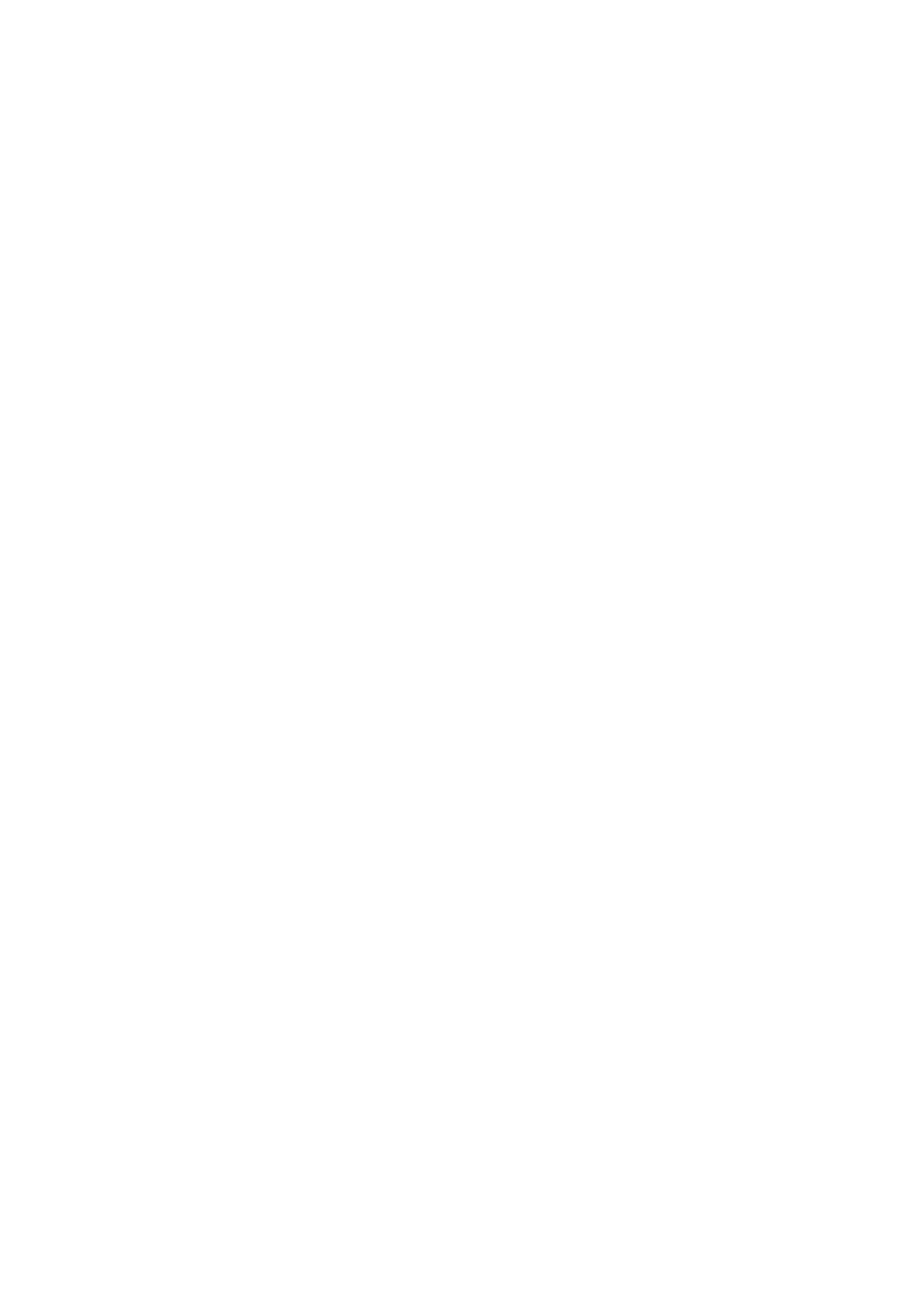BRANDS HATCH SOLO PRACTICE SUNDAY PRACTICE - 1 LAP TIMES

| Lap               | Time                   |
|-------------------|------------------------|
|                   |                        |
|                   | <b>Brandon Brinded</b> |
|                   | <b>START</b>           |
|                   |                        |
| $\overline{1}$    |                        |
| $\overline{2}$    | 59.248                 |
| 3                 | 57.230                 |
| 4                 | 59.643                 |
| 5                 | 56.560                 |
| 6                 | 55.922                 |
| $\overline{7}$    | 56.465                 |
| 8                 | 55.456                 |
| 9                 | 55.980                 |
|                   | <b>FINISH</b>          |
| 10                | 56.500                 |
|                   |                        |
|                   |                        |
| <b>Bruce Dunn</b> |                        |
|                   |                        |
|                   | <b>START</b>           |
| $\overline{1}$    |                        |
| $\overline{2}$    | 1:00.277               |
| 3                 | 56.056                 |
| 4                 | 54.656                 |
| 5                 | 53.989                 |

| 5 |               |  |
|---|---------------|--|
|   | <b>FINISH</b> |  |
|   |               |  |

## Chace Collymore

| 1              |          |
|----------------|----------|
|                |          |
| 2              | 1:01.345 |
| 3              | 1:00.309 |
| 4              | 59.736   |
| 5              | 59.283   |
| 6              | 59.094   |
| $\overline{7}$ | 59.489   |
| 8              | 59 271   |
| 9              | 59.130   |
| <b>FINISH</b>  |          |
| 10             | 58.870   |

| David Stiff |               |  |  |
|-------------|---------------|--|--|
|             | <b>START</b>  |  |  |
|             |               |  |  |
| 1           |               |  |  |
| 2           | 1:03.981      |  |  |
| 3           | 1:01.879      |  |  |
| 4           | 1:00.632      |  |  |
| 4           |               |  |  |
|             | <b>FINISH</b> |  |  |

| Lap            | Time           |
|----------------|----------------|
|                | Elijah Everton |
|                |                |
|                | <b>START</b>   |
| 1              |                |
| 2              | 59.393         |
| 3              | 59.189         |
| 4              | 58.354         |
| 5              | 58.308         |
| 6              | 1:00.344       |
| $\overline{7}$ | 1:03.999       |
| 8              | 58.547         |
| 9              | 58.462         |
| 10             | 58.635         |
|                | <b>FINISH</b>  |
|                |                |

| $\tilde{\phantom{a}}$<br>у<br>×<br>.,<br>n<br>.,<br>$\sim$<br>$\sim$ |               |  |
|----------------------------------------------------------------------|---------------|--|
|                                                                      |               |  |
|                                                                      | <b>START</b>  |  |
| 1                                                                    |               |  |
| 2                                                                    | 1:02.622      |  |
| 3                                                                    | 1:01.351      |  |
| 4                                                                    | 1:00.506      |  |
| 5                                                                    | 1:00.502      |  |
| 6                                                                    | 1:00.205      |  |
| 7                                                                    | 1:01.083      |  |
| 8                                                                    | 1:00.569      |  |
| 9                                                                    | 1.01729       |  |
|                                                                      | <b>FINISH</b> |  |
| 10                                                                   | 1:01.504      |  |

Floyd Moody

| <u>Fra</u> nk Swain |  |  |
|---------------------|--|--|
| <b>START</b>        |  |  |
|                     |  |  |
|                     |  |  |
| 1:03.756            |  |  |
| 1:00.843            |  |  |
| 58.559              |  |  |
| 1:00.825            |  |  |
| 59 861              |  |  |
| 57.861              |  |  |
| 58.366              |  |  |
| 58.938              |  |  |
| <b>FINISH</b>       |  |  |
| 57.014              |  |  |
|                     |  |  |

| <b>Gareth Faith</b> |          |  |
|---------------------|----------|--|
| <b>START</b>        |          |  |
|                     |          |  |
|                     |          |  |
| 2                   | 1:08.966 |  |
| 3                   | 1:07.015 |  |
|                     | 1:04.923 |  |

| Lap | Time          |
|-----|---------------|
|     |               |
| 5   | 1:03.866      |
| 6   | 1:04.273      |
|     | 1:02.285      |
|     | <b>FINISH</b> |

## Gary Cutts

|    | <b>START</b>  |
|----|---------------|
| 1  |               |
| 2  | 57.669        |
| 3  | 56.865        |
| 4  | 55.395        |
| 5  | 57.846        |
| 6  | 56 678        |
| 7  | 55.006        |
| 8  | 54.885        |
| 9  | 55.211        |
| 10 | 54 952        |
|    | <b>FINISH</b> |
| 11 | 56.464        |

| James Cleary   |               |  |
|----------------|---------------|--|
|                |               |  |
|                | <b>START</b>  |  |
| 1              |               |  |
| 2              | 1:04.962      |  |
| 3              | 1:01.942      |  |
| 4              | 1:00.466      |  |
| 5              | 1:00.570      |  |
| 6              | 58.778        |  |
| $\overline{7}$ | 59.494        |  |
| 8              | 58.774        |  |
| 9              | 1:00.337      |  |
|                | <b>FINISH</b> |  |
| 10             | 58.548        |  |

| Jayda Howe    |              |  |
|---------------|--------------|--|
|               |              |  |
|               | <b>START</b> |  |
| 1             |              |  |
| 2             | 1:00.919     |  |
| 3             | 1:01.181     |  |
| 4             | 59.887       |  |
| 5             | 1:01.421     |  |
| 6             | 59 978       |  |
| 7             | 1:01.791     |  |
| 8             | 1.01610      |  |
| 9             | 1:00.335     |  |
| <b>FINISH</b> |              |  |
| 10            | 1:00.042     |  |
|               |              |  |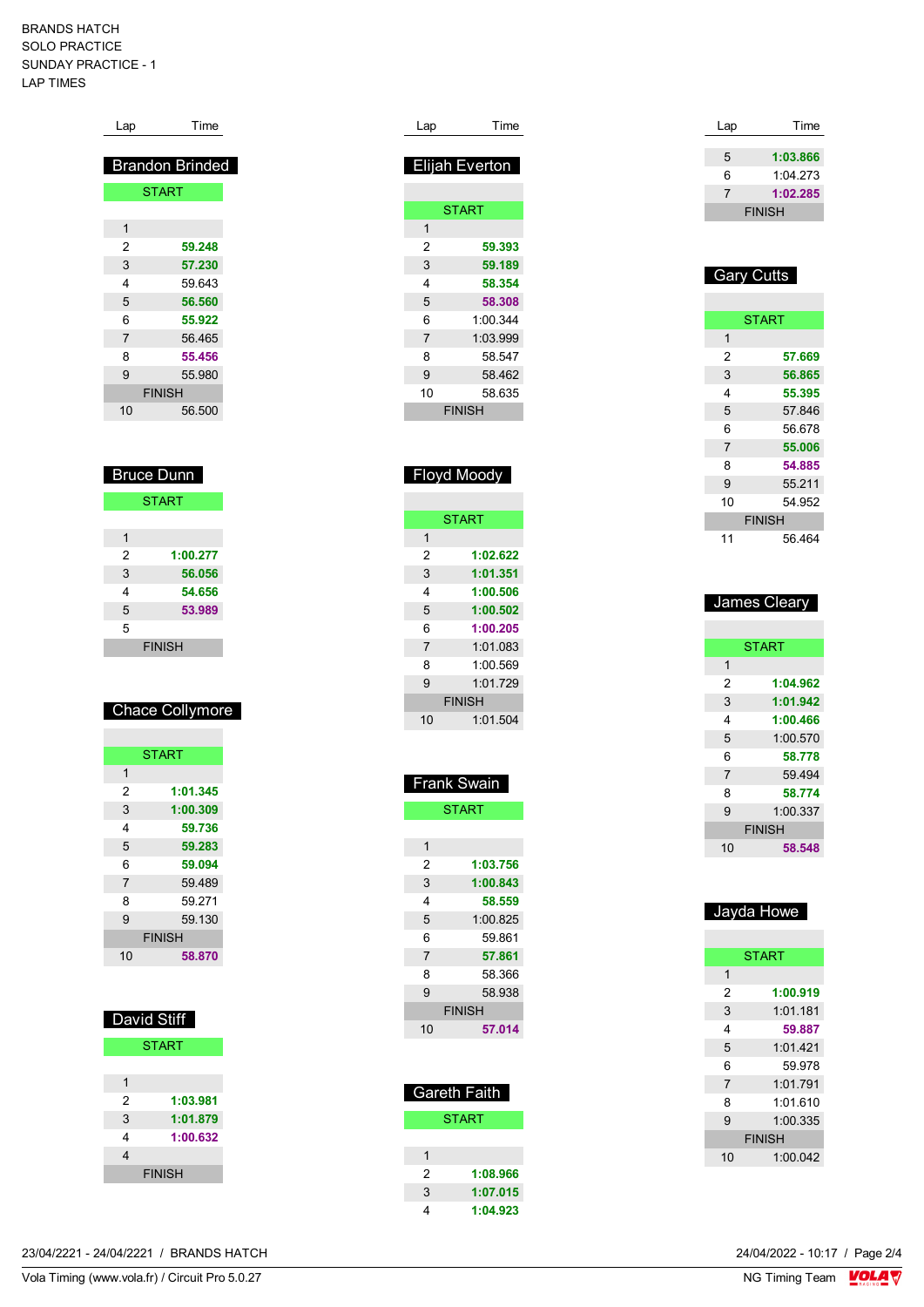#### BRANDS HATCH SOLO PRACTICE SUNDAY PRACTICE - 1 LAP TIMES

| Lap                | Time              |  |
|--------------------|-------------------|--|
|                    |                   |  |
| <b>Kevin Ellis</b> |                   |  |
|                    |                   |  |
|                    |                   |  |
|                    | <b>START</b>      |  |
| 1                  |                   |  |
| 2                  | 1:05.349          |  |
| 3                  | 1:02.403          |  |
| 3                  |                   |  |
|                    | <b>FINISH</b>     |  |
|                    |                   |  |
|                    |                   |  |
|                    |                   |  |
|                    | Kylan Shuttlewood |  |
|                    | <b>START</b>      |  |
|                    |                   |  |
|                    |                   |  |
| $\mathbf{1}$       |                   |  |
| 2                  | 1:07.271          |  |
| 3                  | 1:06.723          |  |
| 4                  | 1:06.068          |  |
| 5                  | 1:05.258          |  |
| 6                  | 1:05.431          |  |
| 7                  | 1:04.872          |  |
| 8                  | 1:03.366          |  |
|                    | <b>FINISH</b>     |  |
| 9                  | 1:02.436          |  |
|                    |                   |  |
|                    |                   |  |
|                    |                   |  |
|                    |                   |  |
|                    |                   |  |
|                    | Luke Mchardy      |  |
|                    | <b>START</b>      |  |
|                    |                   |  |
| 1                  |                   |  |
| 2                  | 1:08.538          |  |
| 3                  | 1:06.949          |  |
| 4                  | 1:03.363          |  |
| 5                  | 1:02.995          |  |
| 6                  | 1:01.364          |  |
| 7                  | 1:02.144          |  |
| 8                  | 1:03.612          |  |
| 9                  | 1:03.261          |  |
|                    | <b>FINISH</b>     |  |
| 10                 | 1:02.961          |  |
|                    |                   |  |
|                    |                   |  |
|                    |                   |  |
|                    | Luke Scofield     |  |
|                    |                   |  |
|                    | <b>START</b>      |  |
|                    |                   |  |
| 1                  |                   |  |
| 2                  | 1:02.027          |  |
| 3                  | 59.531            |  |
| 4                  | 58.234            |  |
| 5                  | 58.442            |  |
| 6                  | 57.853            |  |
| 7                  | 58.539            |  |
| 8                  | 57.593            |  |
| 9                  | 57.031            |  |

| Lap | Time   |
|-----|--------|
| 11  | 56.057 |

| Mark Smith     |               |  |
|----------------|---------------|--|
|                | <b>START</b>  |  |
|                |               |  |
| 1              |               |  |
| 2              | 59.987        |  |
| 3              | 57.645        |  |
| 4              | 57.521        |  |
| 5              | 56.269        |  |
| 6              | 59.013        |  |
| $\overline{7}$ | 57.932        |  |
| 8              | 57.292        |  |
| 9              | 56.134        |  |
|                | <b>FINISH</b> |  |
| 10             | 55.964        |  |
|                |               |  |

| Mark Wardle   |          |  |
|---------------|----------|--|
| <b>START</b>  |          |  |
|               |          |  |
| 1             |          |  |
| 2             | 1:04.431 |  |
| 3             | 1:02.940 |  |
| 3             |          |  |
| <b>FINISH</b> |          |  |

|                | Michael Waring |
|----------------|----------------|
|                | <b>START</b>   |
|                |                |
| 1              |                |
| 2              | 1:01.213       |
| 3              | 59.407         |
| 4              | 59.371         |
| 5              | 57.625         |
| 6              | 57.143         |
| $\overline{7}$ | 57.919         |
| 8              | 58.120         |
| 9              | 59.606         |
|                | <b>FINISH</b>  |
| 10             | 57.206         |

| Mykal Trim |              |  |
|------------|--------------|--|
|            | <b>START</b> |  |
|            |              |  |
| 1          |              |  |
| 2          | 1:11.021     |  |
| 3          | 1:08.022     |  |
| 4          | 1:05.084     |  |
| 5          | 1:04.386     |  |
| 6          | 1.04784      |  |
| 7          | 1:03.027     |  |

| Lap | Time          |
|-----|---------------|
| 8   | 1:02.771      |
|     | <b>FINISH</b> |
|     |               |
| q   | 1:02.492      |

| <b>Oliver Roberts</b> |               |  |
|-----------------------|---------------|--|
|                       |               |  |
|                       | <b>START</b>  |  |
| 1                     |               |  |
| 2                     | 1:12.019      |  |
| 3                     | 1:10.868      |  |
| 4                     | 1:08.350      |  |
| 5                     | 1:09.833      |  |
| 6                     | 1:08.785      |  |
| $\overline{7}$        | 1:07.956      |  |
| 8                     | 1:08.555      |  |
|                       | <b>FINISH</b> |  |
| 9                     | 1:09.852      |  |

| Paul Payne    |              |  |
|---------------|--------------|--|
|               | <b>START</b> |  |
| 1             |              |  |
| 2             | 1:04.325     |  |
| 3             | 1:02.728     |  |
| 4             | 1:00.830     |  |
| 5             | 1:00.084     |  |
| 5             |              |  |
| <b>FINISH</b> |              |  |

| Peter Lacy |               |  |
|------------|---------------|--|
|            | <b>START</b>  |  |
|            |               |  |
| 1          |               |  |
| 2          | 1:02.878      |  |
| 3          | 59.477        |  |
| 4          | 59.144        |  |
| 5          | 1:01.588      |  |
| 6          | 1:00.301      |  |
| 7          | 58.244        |  |
| 8          | 58.000        |  |
| 9          | 58.602        |  |
|            | <b>FINISH</b> |  |
| 10         | 58.999        |  |
|            |               |  |

|   | <b>Philip Barber</b> |
|---|----------------------|
|   | START                |
|   |                      |
| 1 |                      |
| 2 | 1:12.035             |
| 3 | 1:08.936             |
|   | 1:08.284             |

23/04/2221 - 24/04/2221 / BRANDS HATCH

FINISH